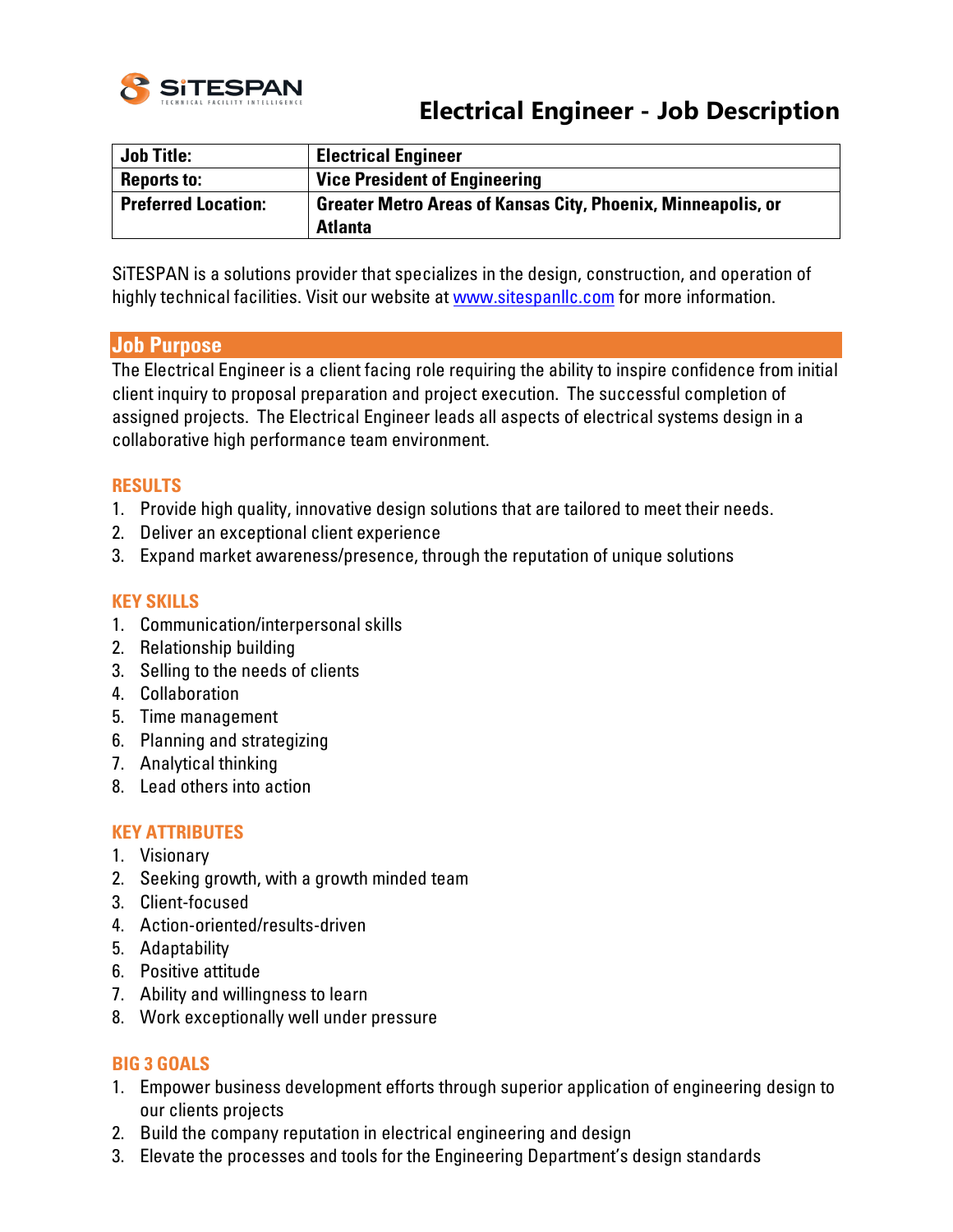

# **VITAL FUNCTIONS**

- 1. Develop scopes of work from the feed of business development efforts through design, construction & commissioning.
- 2. Embed lessons learned into each new project through collaboration with our construction and operations so that each consecutive project is delivered better than the last
- 3. Develop SiTESPAN's reputation as an electrical engineering thought leader, in complex technical projects; as perceived by the client.

# **VITAL PRIORITES**

- 1. Company growth
- 2. Client satisfaction
- 3. Professional development

# **JOB DESCRIPTION**

The following is an overview of the responsibilities this position but does not represent the full breadth of activities:

- Design of power, lighting, fire alarm and other low-voltage systems
- Carry out conceptual design studies Functional Design Specifications
- Plant/equipment datasheets
- Electrical calculations, drawings & specifications
- Ensuring project deliverables comply with appropriate design codes and legislation
- Single line diagrams
- Routing and cabling containment designs
- Perform engineering studies including coordination, arc flash and thermal feeder analysis
- Site visits and data collection
- Assisting with delivering design and general engineering projects
- Assisting with bids and proposal documents as required to support the Engineering Manager as appropriate.
- Technical checking of the team's work
- Technical management of electrical vendors and sub-contractors
- Provide project team leadership
- Other related duties as assigned or needed

This job description is intended to convey information essential to understanding the scope of the job and the general nature and level of work performed. This job description is not intended to be an exhaustive list of qualifications, skills, efforts, duties, responsibilities or working conditions associated with the position.

# **QUALIFICATIONS**

Degree in electrical engineering, with a minimum of 8-12 years of electrical design experience. Registered Professional Engineer (PE). Candidates should have broad experience in interdisciplinary coordination on projects preferably in the industries of data center/mission